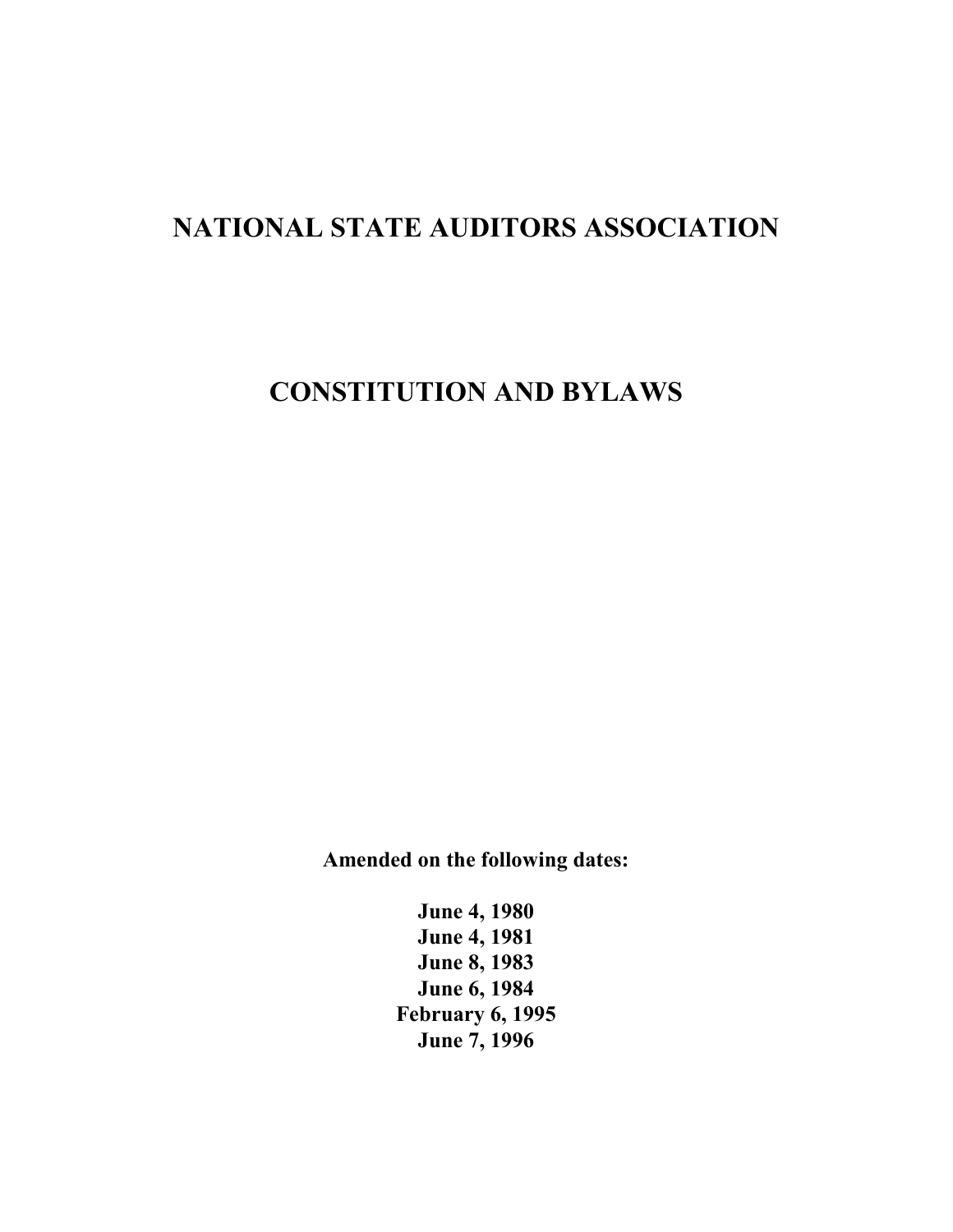# **TABLE OF CONTENTS**

| <b>ARTICLE I</b>       | <b>NAME AND OBJECTIVES</b>                                                                           |
|------------------------|------------------------------------------------------------------------------------------------------|
| Section 1<br>Section 2 | Name<br>Objectives                                                                                   |
| <b>ARTICLE II</b>      | <b>MEMBERSHIP</b>                                                                                    |
| Section 1              | Classes of Membership                                                                                |
| <b>ARTICLE III</b>     | <b>VOTING</b>                                                                                        |
| Section 1<br>Section 2 | <b>Voting Rights</b><br>Voting Actions                                                               |
| <b>ARTICLE IV</b>      | <b>MEETINGS</b>                                                                                      |
| Section 1              | Meetings of Members                                                                                  |
| Section 2              | Rules of Procedure                                                                                   |
| <b>ARTICLE V</b>       | ASSOCIATION ORGANIZATION                                                                             |
| Section 1              | Officers and Directors                                                                               |
| Section 2              | <b>Executive Committee</b>                                                                           |
| Section 3              | Committees, Sub-Committees and Task Forces                                                           |
| Section 4              | Terms of Office                                                                                      |
| <b>ARTICLE VI</b>      | NOMINATION, ELECTION AND FILLING OF VACANCIES FOR OFFICERS<br>AND MEMBERS OF THE EXECUTIVE COMMITTEE |
| Section 1              | Nominations                                                                                          |
| Section 2              | Voting                                                                                               |
| Section 3              | <b>Filling Vacancies</b>                                                                             |
| <b>ARTICLE VII</b>     | FINANCIAL ADMINISTRATION                                                                             |
| Section 1              | Dues                                                                                                 |
| Section 2              | <b>Financial Responsibilities</b>                                                                    |
| Section 3              | Dissolution                                                                                          |
| Section 4              | Fiscal Year                                                                                          |
| <b>ARTICLE VIII</b>    | NSAA REPRESENTATION ON NASACT EXECUTIVE COMMITTEE                                                    |
| Section 1              | <b>NASACT Executive Committee</b>                                                                    |
| Section 2              | Selection of NSAA Representatives                                                                    |
| Section 3              | Terms of Office                                                                                      |
| <b>ARTICLE IX</b>      | AMENDMENTS TO CONSTITUTION AND BYLAWS                                                                |
| Section 1              | Origination of Amendments                                                                            |
| Section 2              | Processing Procedure                                                                                 |
|                        |                                                                                                      |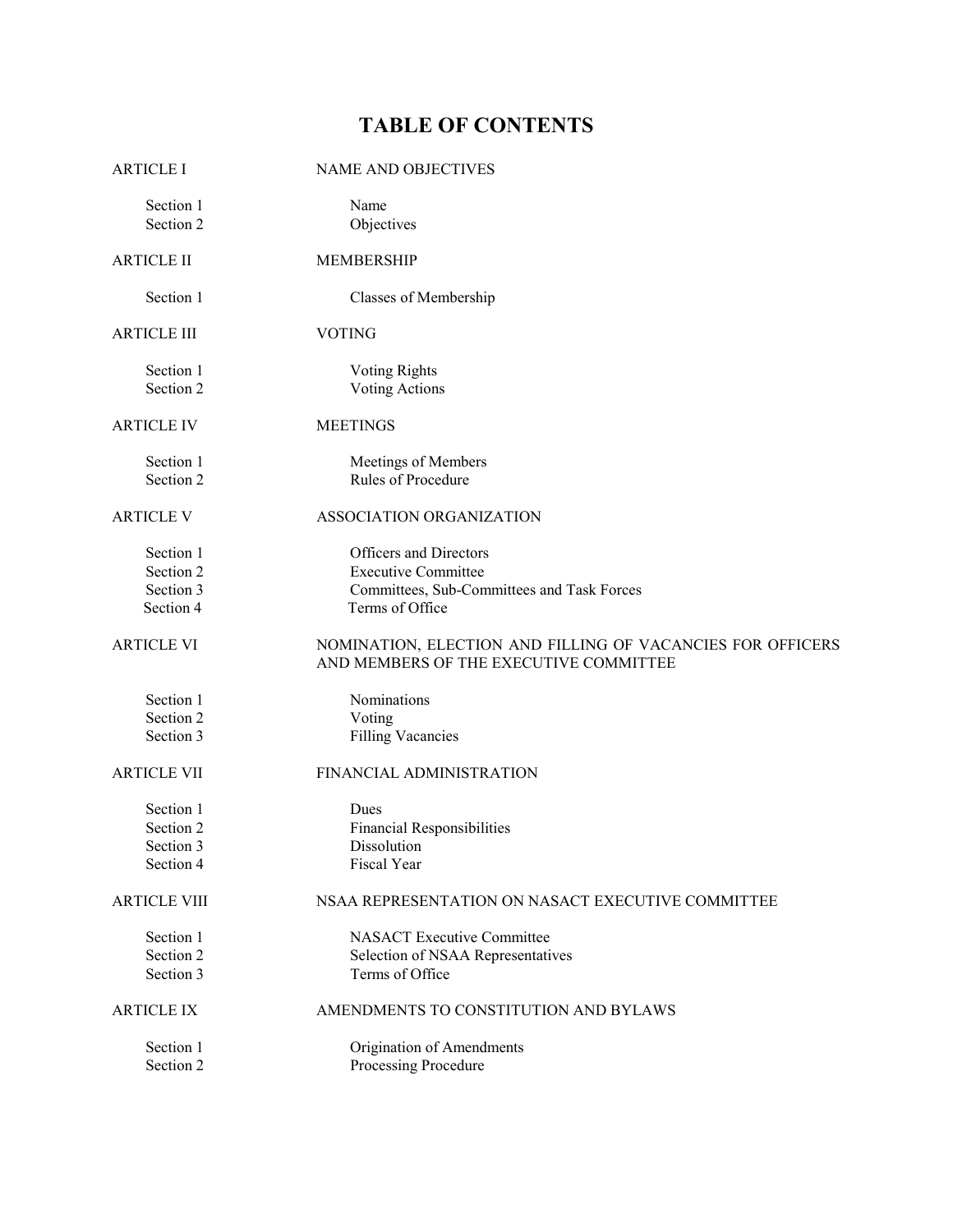### **NATIONAL STATE AUDITORS ASSOCIATION**

## **CONSTITUTION AND BYLAWS**

## **ARTICLE I -- NAME AND OBJECTIVES**

#### Section 1 - Name

The name of this organization shall be the National State Auditors Association (NSAA).

#### Section 2 - Objectives

The objectives of the Association are:

- a. To unite state auditors as professionals in the state government service.
- b. To affiliate with other state fiscal officials through the National Association of State Auditors, Comptrollers and Treasurers (NASACT).
- c. To encourage and provide opportunities for the free interchange of information and ideas among auditors in the state government service, and between state, federal, and local auditors.
- d. To foster improvement in state government through promotion of:
	- (1) The observance of professional auditing standards in the conduct of audits of governmental organization, programs, activities and functions;
	- (2) Audit and financial management methods and techniques to improve management control and accountability; and
	- (3) The development of generally accepted principles of accounting when they have been identified, as established by the Governmental Accounting Standards Board*.*
- e. To contribute to the improvement of education and training available to state government auditors.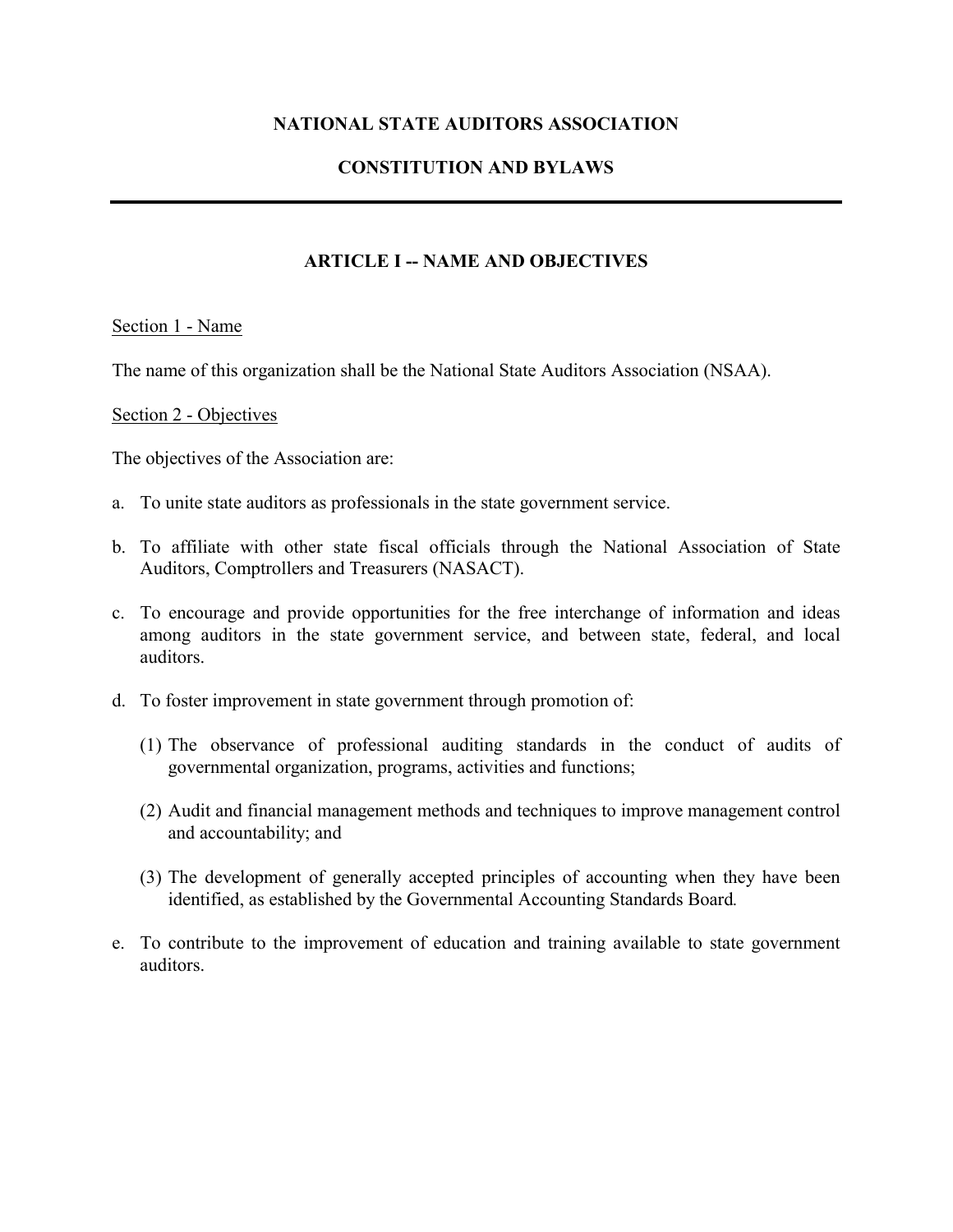## **ARTICLE II -- MEMBERSHIP**

### Section 1 - Classes of Membership

- a. Full Membership -- Full members shall be state auditors, elected or appointed, having external financial and/or performance post audit responsibilities on a state-wide basis, or their designated representatives who are dues paying members of NASACT.
- b. Association Membership -- Federal, local and other such government officials may be accepted as associate members as the Executive Committee may determine.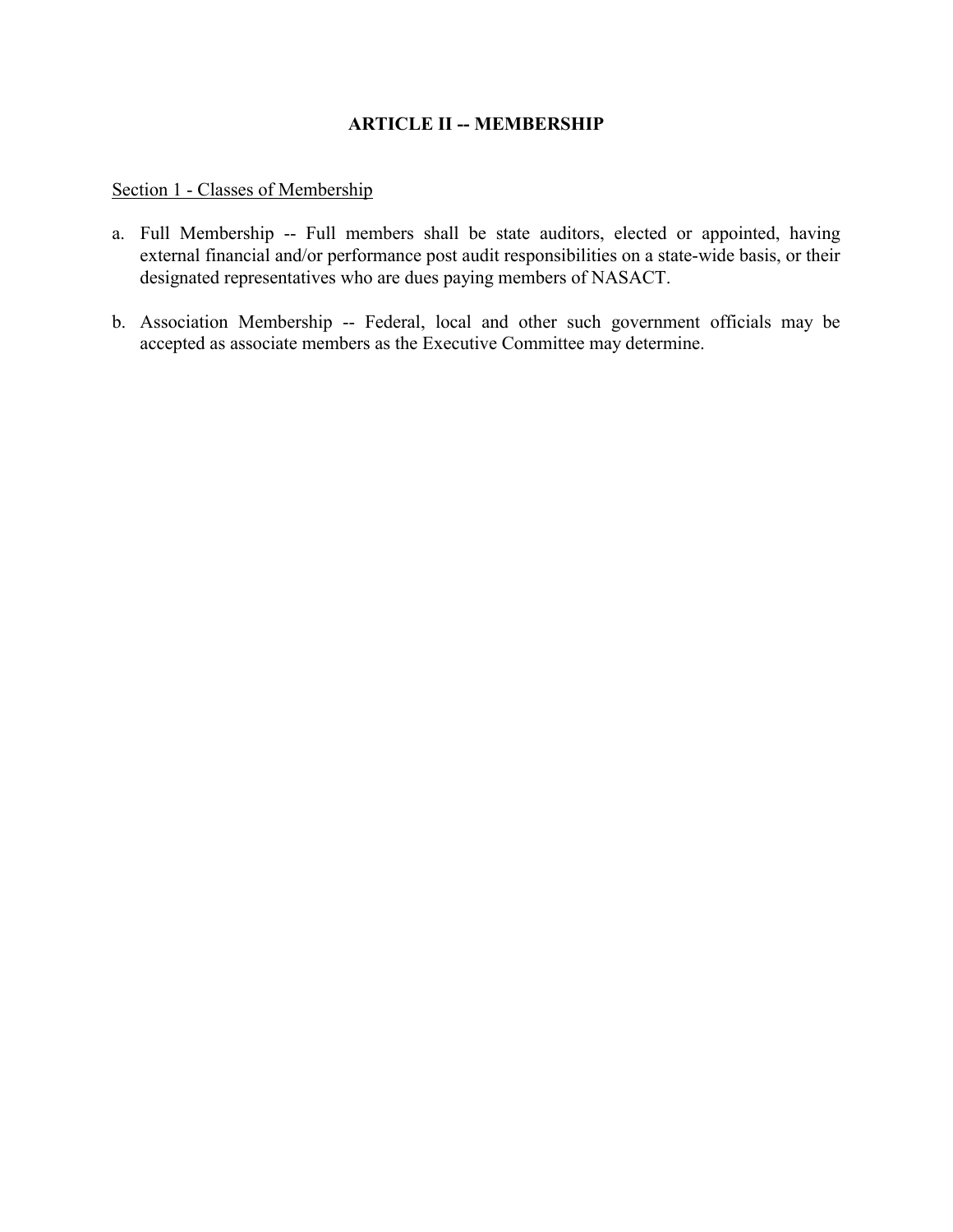# **ARTICLE III -- VOTING**

## Section 1 - Voting Rights

Each state shall have one vote which shall be apportioned among the full members of that state who are present and voting.

### Section 2 - Voting Actions

Matters requiring voting by the Association shall be approved by a majority of votes.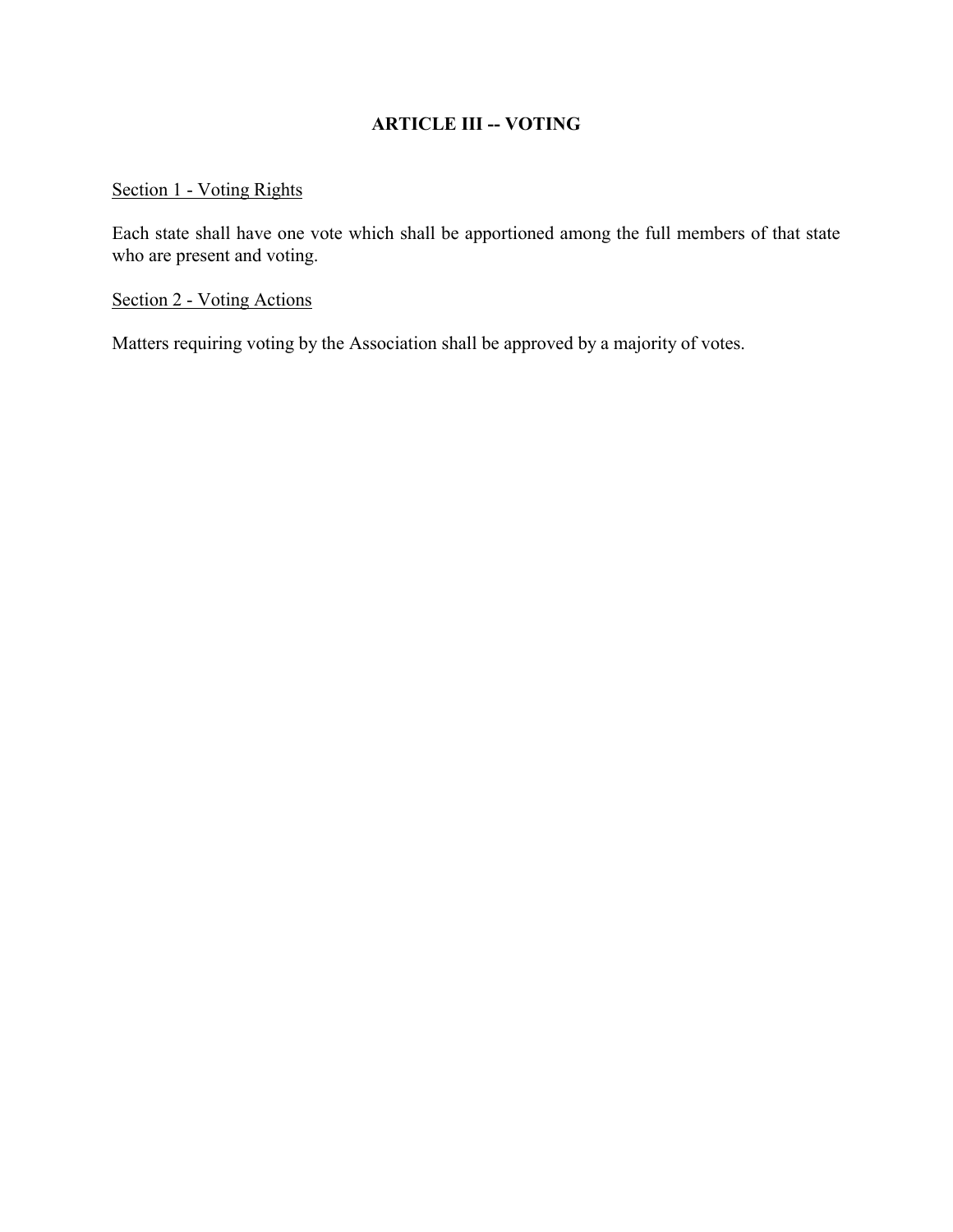## **ARTICLE IV -- MEETINGS**

#### Section 1 - Meetings of Members

- a. Meetings of the full membership to advance the purposes and objectives of the Association shall be held on such date and at such time and place as may be designated by the President with the approval of the Executive Committee.
- b. Notice shall be sent to each member of the Association at least 30 days before the date of each meeting.
- c. A quorum shall consist of 20 percent of the full members.

#### Section 2 - Rules of Procedure

In transacting official business, the rules of parliamentary procedure contained in the most recent revision of "Robert's Rules of Order" shall govern all meetings of the Association.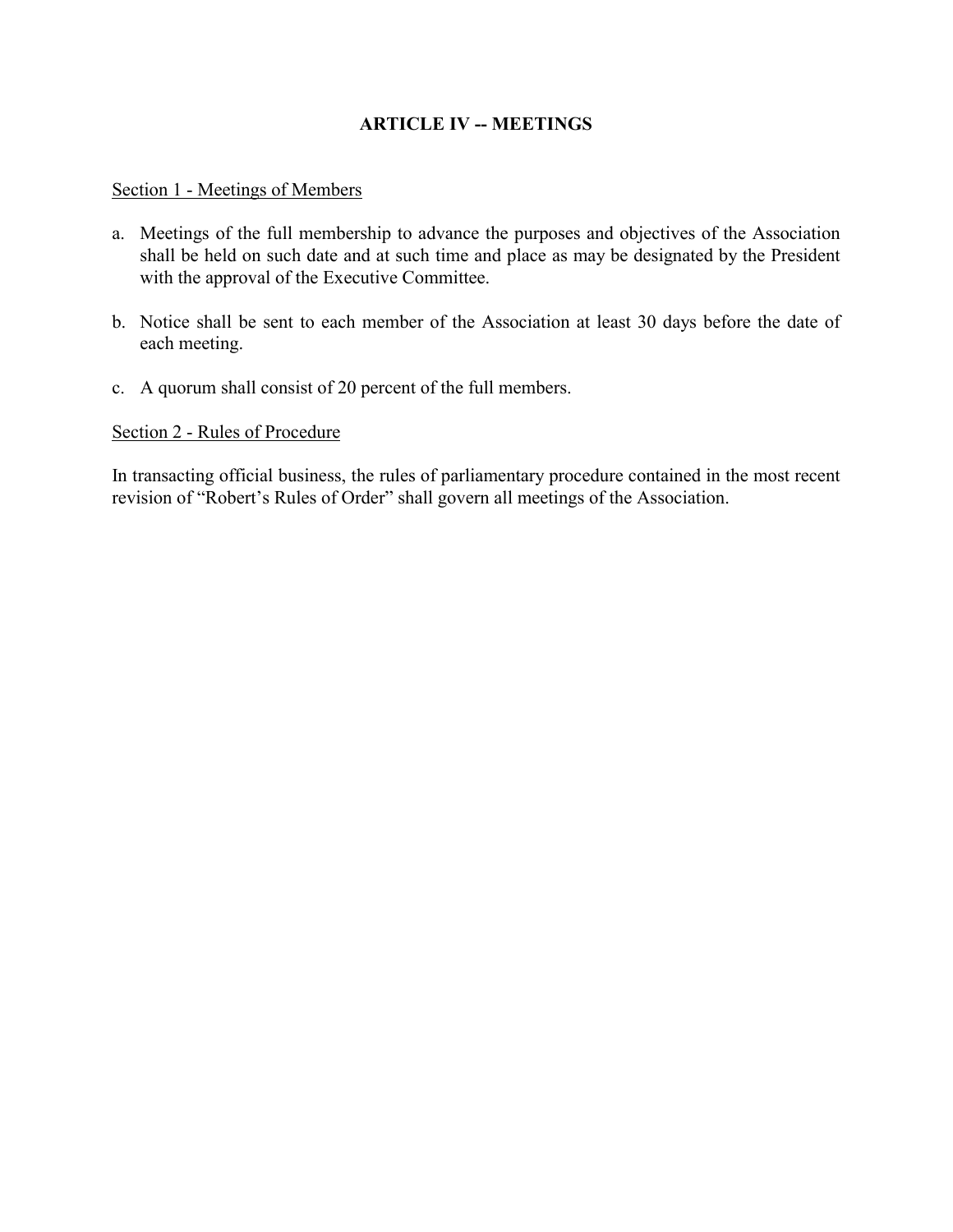## **ARTICLE V -- ASSOCIATION ORGANIZATION**

#### Section 1 - Officers and Directors

The Association officers shall be the President, President Elect, and Secretary/Treasurer.

- a. The President shall be the prior year's President Elect and shall serve for a one-year term in addition to any period in which he or she filled a vacancy in the Office of President.
- b. The President Elect and the Secretary/Treasurer shall be elected annually for a one-year term as provided in Article VI.

#### Section 2 - Executive Committee

- a. The Executive Committee shall be the governing body of the Association and shall be comprised of the following:
	- The President;
	- The President Elect;
	- The Secretary/Treasurer;
	- The Immediate Past President; and
	- Three Additional Members, at large, elected by the general membership for a one-year term.

If a vacancy occurs in the office of Additional Member, the position shall be filled by Executive Committee appointment for the unexpired term.

- b. Meetings of the Executive Committee shall be held at the call of the President or any three members of the Executive Committee. A quorum shall be four persons.
- c. The President shall preside at all meetings. In his or her absence, the Officer to preside shall be determined in the following succession: President Elect, Secretary/Treasurer.
- d. The Executive Committee shall have the authority to:
	- (1) Promulgate the policies and programs of the Association;
	- (2) Adopt an annual financial plan, receive the reports of the Secretary/Treasurer, and take such actions as are considered appropriate; and
	- (3) Establish Association dues for all members.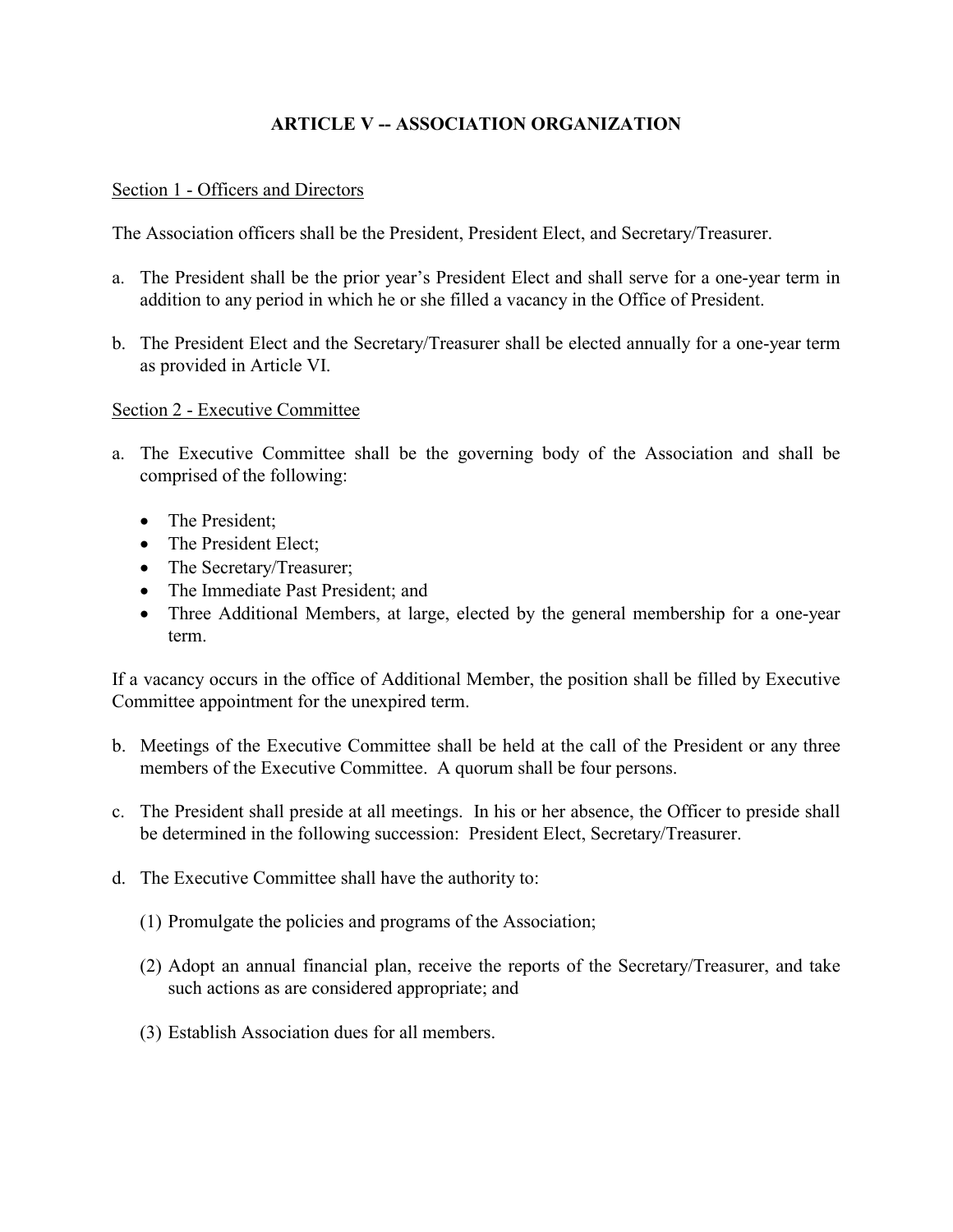## Section 3 - Committees, Sub-Committees and Task Forces

- a. The President, with the approval of the Executive Committee, may establish Committees, Sub-Committees and Task Forces to assist in carrying out the programs and operations of the Association.
- b. Other than the Executive and Nominating Committees*,* the President shall determine the number of persons to be assigned to each Committee, Sub-Committee and Task Force and designate the chair for one year.
- c. All members of a Committee, Sub-Committee or Task Force shall be members of the Association, or their designee.
- d. Each Committee shall be established to fulfill the needs of the Association's membership and shall study all substantive matters within their assigned jurisdictions. A committee shall be made up of at least 3 and no more than 9 members assigned by the President in accordance with sections (b) and (c), above. If deemed necessary, the President may increase the number of members assigned to a Committee.
- e. The Nominating committee shall consist of the President Elect, a Past President (when available) appointed by the President, and three Association members selected by the Executive Committee (four whenever a Past President is not available) to make a committee of five. The President shall appoint the Chair of the Committee from among its members.

## Section 4 - Terms of Office

a. Members of Committees shall serve at the pleasure of the President.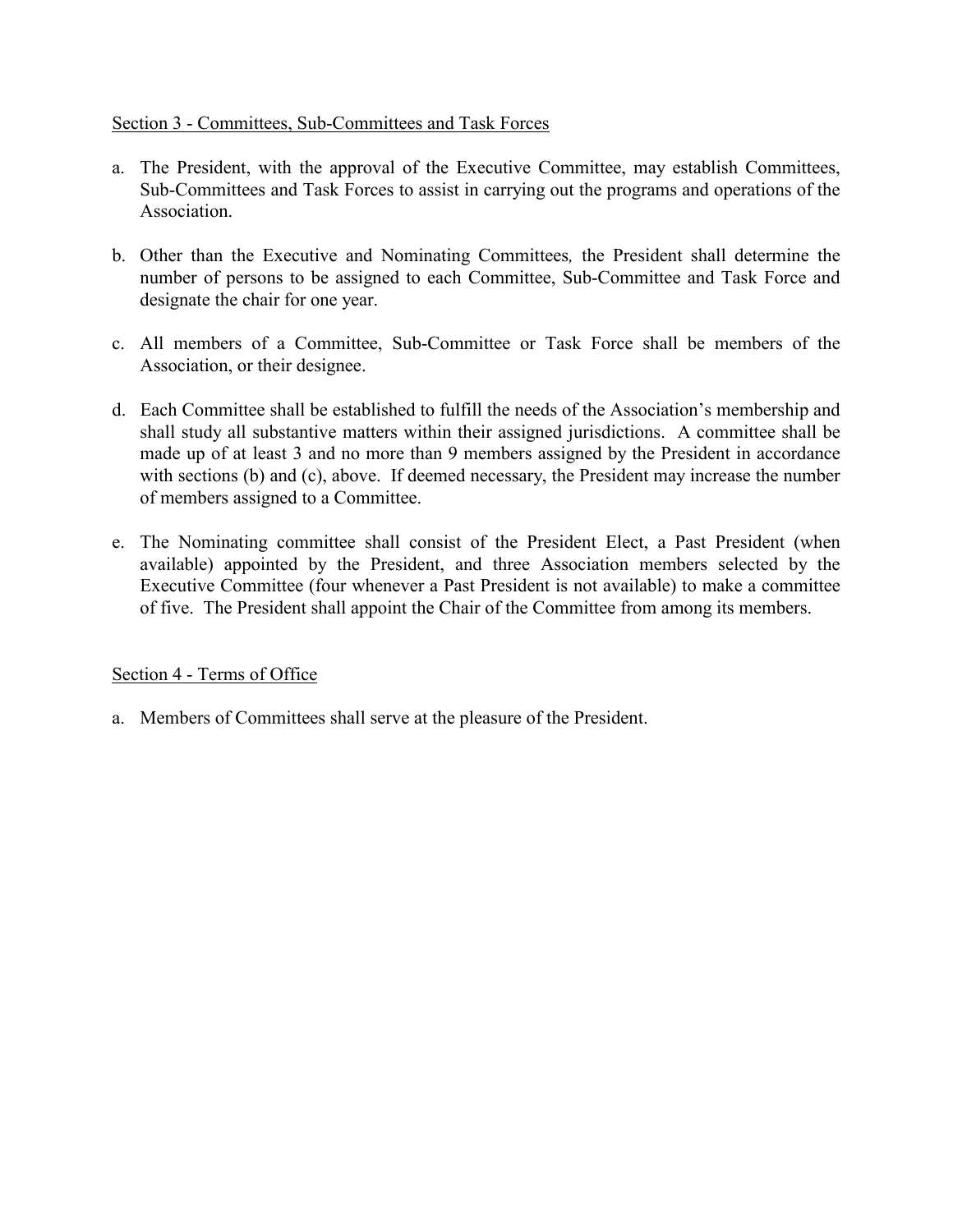## **ARTICLE VI -- NOMINATION, ELECTION AND FILLING OF VACANCIES FOR OFFICERS AND MEMBERS OF THE EXECUTIVE COMMITTEE**

#### Section 1 - Nominations

a. The Nominating Committee shall select from the membership one candidate for each of the offices of President Elect, and Secretary/Treasurer and three candidates for members of the Executive Committee, no later than ten days before the annual meeting. All nominees must indicate their willingness to serve if elected. Nominations for all offices will be accepted from the floor during the annual meeting after the presentation of the Nominating Committee's report.

### Section 2 - Voting

When there is a contest for an elective office, voting shall be by a show of hands of those present.

### Section 3 - Filling Vacancies

In the event of a vacancy occurring in any Officer position, the following succession shall occur. For the office of President, the President Elect will succeed. In the event of a vacancy in the office of President Elect, the Secretary/Treasurer will succeed, and in the event of a vacancy in the office of Secretary/Treasurer, the at large Additional Member with the most seniority on the Executive Committee will succeed. In the case of a vacancy in any other elected position, the Executive Committee shall fill the vacancy.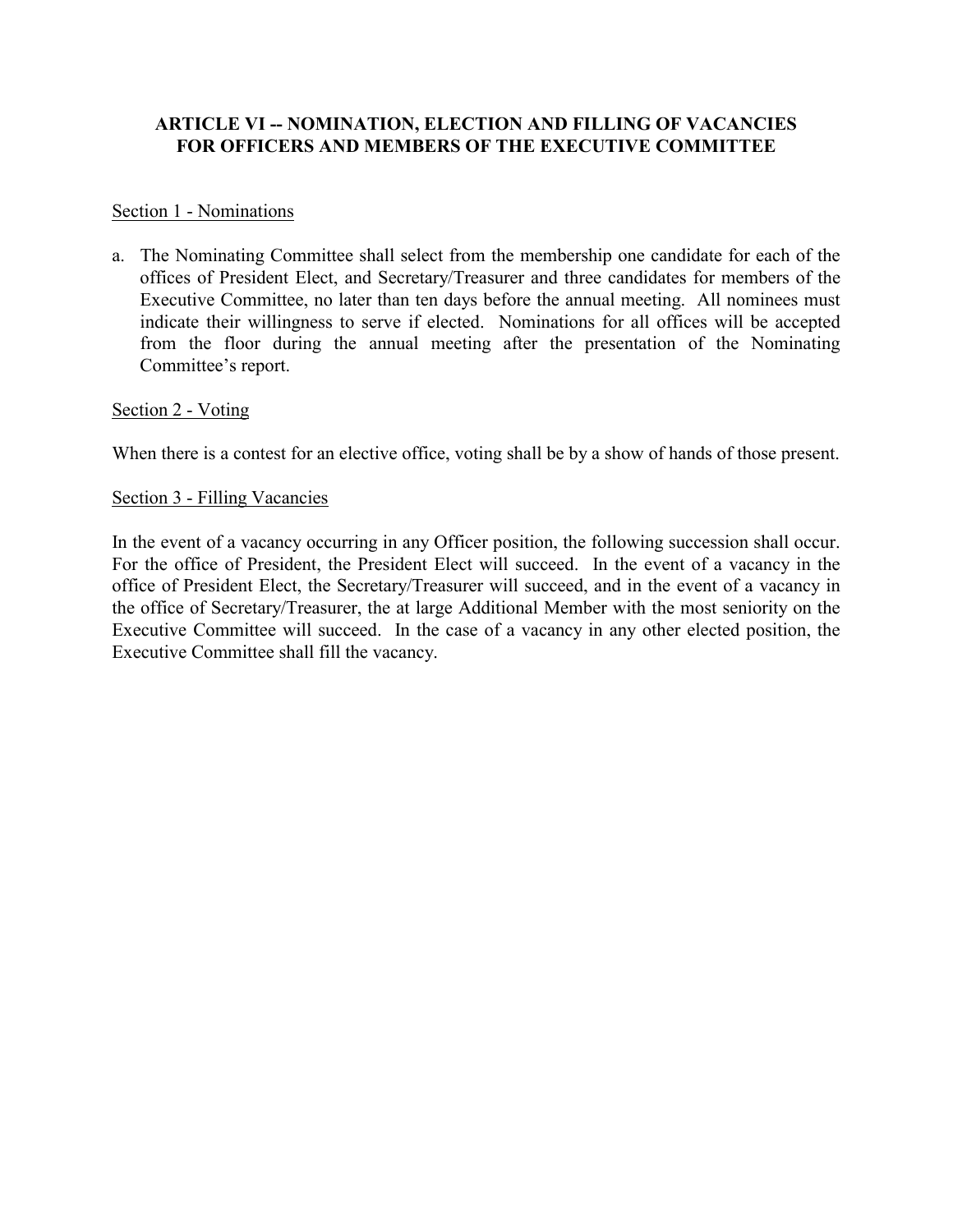## **ARTICLE VII -- FINANCIAL ADMINISTRATION**

#### Section 1 - Dues

Association dues may be established annually by vote of the Executive Committee.

Any member who is delinquent in the payment of dues for four months from the date shall automatically cease to be a member unless excused by the Executive Committee. Reinstatement must be approved by the Executive Committee.

#### Section 2 - Financial Responsibilities

- a. The Executive Committee shall have the authority to prescribe such procedures as it deems appropriate to assure adequate budgetary and financial controls.
- b. Approval of the financial plan by the Executive Committee shall constitute authority for appropriate officials of the Association to expend funds as provided in the plan.

#### Section 3 - Dissolution

In case of dissolution of the Association and liquidation of its affairs, any money or other assets remaining after the payment of all obligations shall be distributed in such manner as the Executive Committee may determine and direct.

#### Section 4 - Fiscal Year

The fiscal year of the Association shall end at the close of business on the 30th day of June each year.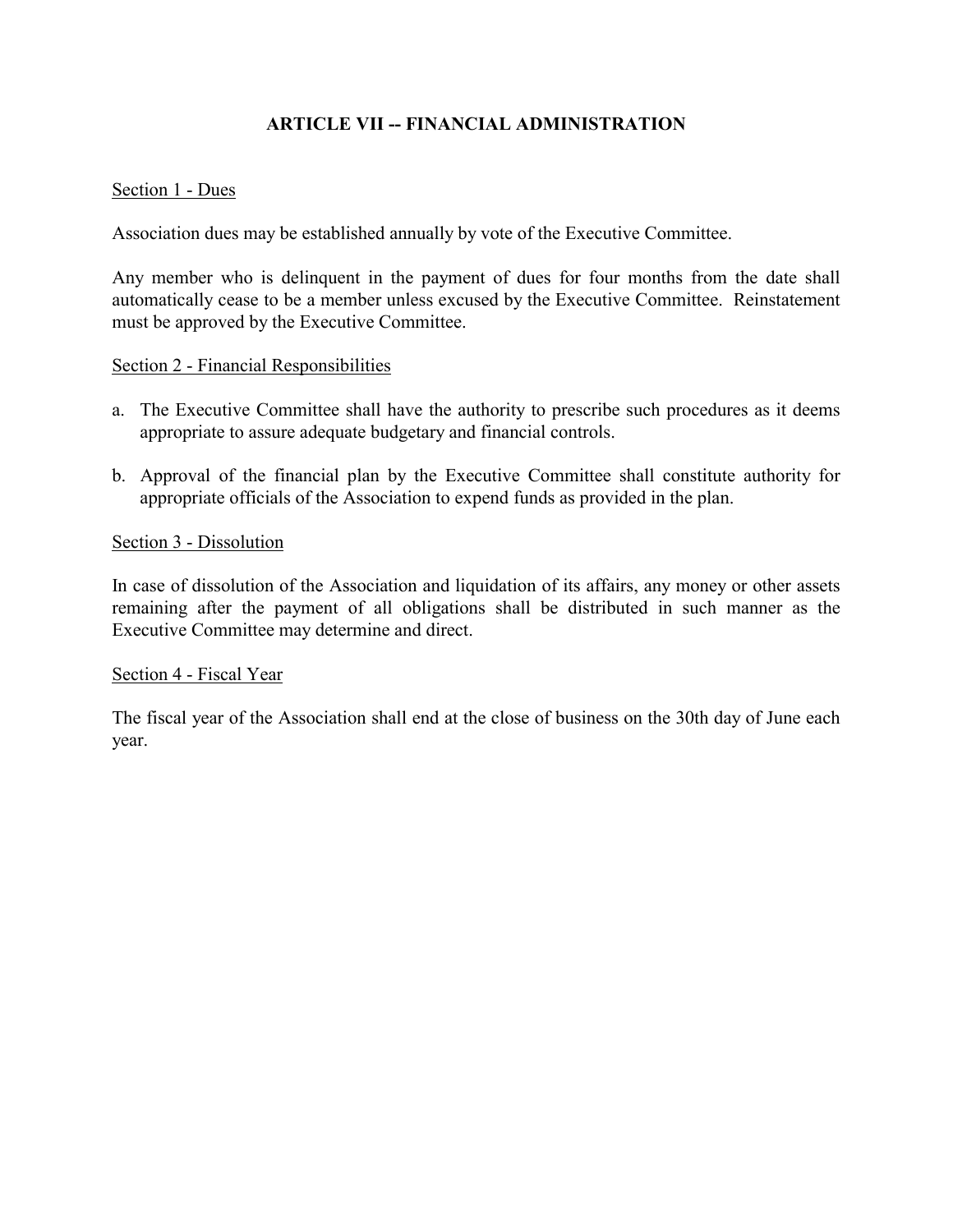## **ARTICLE VIII -- NSAA REPRESENTATION ON NASACT EXECUTIVE COMMITTEE**

### Section 1 - NASACT Executive Committee

a. In accordance with the NASACT Constitution and Bylaws, three NSAA members will be appointed to the NASACT Executive Committee in addition to any NSAA members that are officers of NASACT.

### Section 2 - Selection of NSAA Representatives

- a. The three NSAA representatives on the NASACT Executive Committee shall be the President, President Elect, and Secretary/Treasurer.
- b. If an officer of NSAA is also an officer of NASACT, the NSAA President, with approval of the NSAA Executive Committee, shall appoint an Executive Committee member to the NASACT Executive Committee.

### Section 3 - Terms of Office

a. Members shall serve in accordance with the terms of office of NASACT.